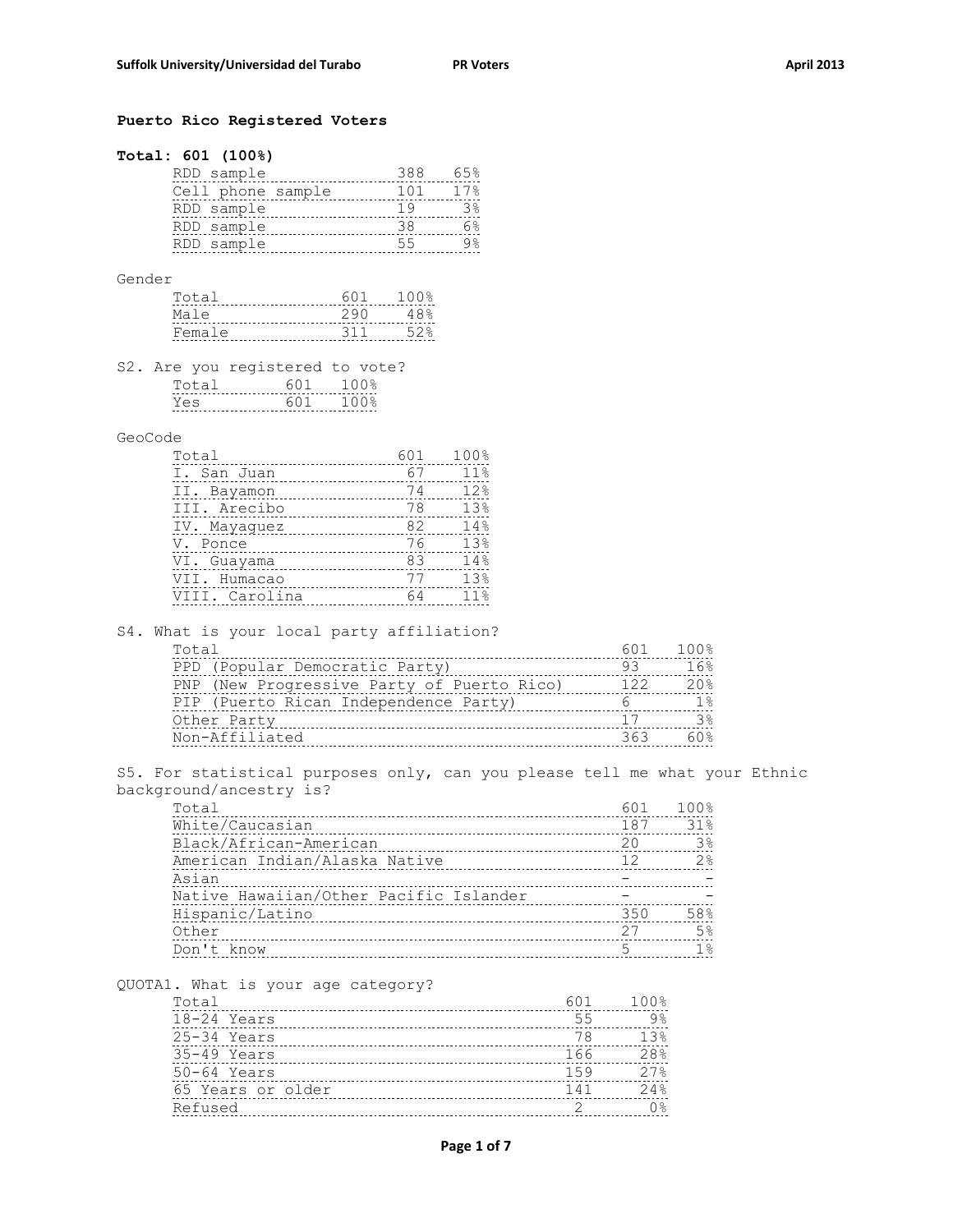Q1. Is your opinion of Barack Obama generally favorable or generally unfavorable?

| Total           |     | 100% |
|-----------------|-----|------|
| Never Heard     |     |      |
| Favorable       | 499 |      |
| Unfavorable     |     |      |
| HOF / Undecided |     |      |

Q2. Is your opinion of Joe Biden generally favorable or generally unfavorable?

| Total           |     | 100% |
|-----------------|-----|------|
| Never Heard     | 389 | 652  |
| Favorable       |     |      |
| Unfavorable     | 51. |      |
| HOF / Undecided |     |      |

Q3. Is your opinion of Hillary Clinton generally favorable or generally unfavorable?

| Total           |     | 100응 |
|-----------------|-----|------|
| Never Heard     |     |      |
| Favorable       | 399 | 66%  |
| Unfavorable     |     | 12.8 |
| HOF / Undecided |     |      |

Q4. Is your opinion of Alejandro Garcia Padilla generally favorable or generally unfavorable?

| Total           |      | 100% |
|-----------------|------|------|
| Never Heard     |      |      |
| Favorable       | 263  | 44%  |
| Unfavorable     | 21 R | 36%  |
| HOF / Undecided | 11 N | 18%  |

Q5. Is your opinion of Luis Fortuño generally favorable or generally unfavorable?

| Total           |     | 100% |
|-----------------|-----|------|
| Never Heard     |     |      |
| Favorable       | 269 | 45%  |
| Unfavorable     | 257 | 43%  |
| HOF / Undecided |     |      |

Q6. Is your opinion of Pedro Pierluisi generally favorable or generally unfavorable?

| Total           |     | 1 ∩ ∩ ዱ |
|-----------------|-----|---------|
| Never Heard     |     |         |
| Favorable       | 364 |         |
| Unfavorable     | 136 | 23      |
| HOF / Undecided |     | 14%     |

Q7. Do you feel Puerto Rico is headed in the right direction, or is it on the wrong track?

| Total           | 601 | 100% |
|-----------------|-----|------|
| Right Direction | 145 | 24%  |
| Wrong Track     | 348 | 58%  |
| Undecided       |     | 17%  |
| Refused         |     |      |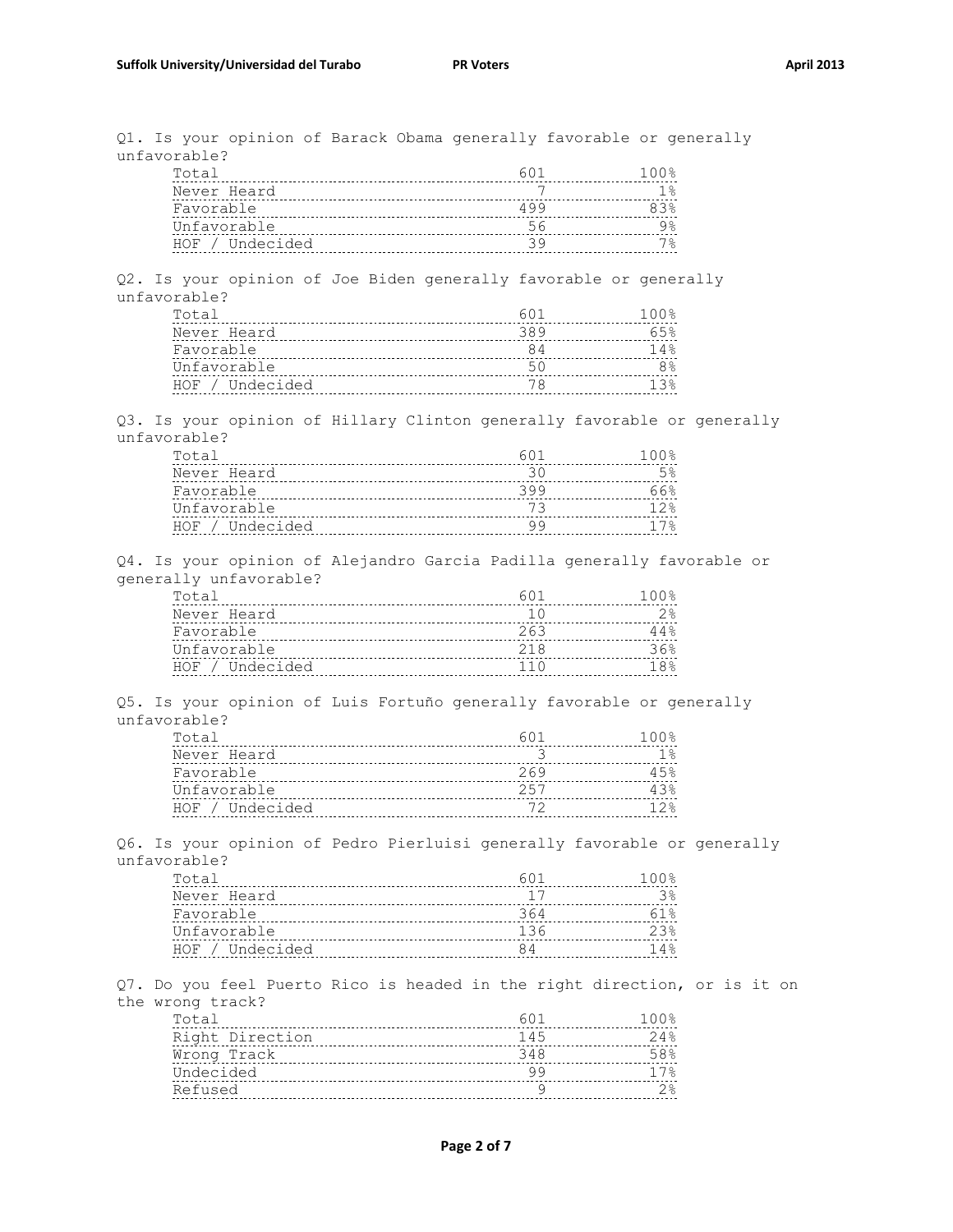Q8. Do you approve or disapprove of the job Barack Obama is doing as U.S. president?

| Total      |     | 100%  |
|------------|-----|-------|
| Approve    | 488 | $1\%$ |
| Disapprove | 55  | 38    |
| Undecided  |     | 8%    |
| Refused    |     | ၇နွ   |

Q9. Do you approve or disapprove of the job Luis Fortuño did as governor? Total 601 100% Approve 43% 261 43% Disapprove 15% 272 272 45% Undecided 61 10% Refused 1% 18

Q10. Do you approve or disapprove of the job Alejandro Garcia Padilla is doing as governor?

| Total      |     | 100% |
|------------|-----|------|
| Approve    | 219 | 36%  |
| Disapprove | 234 | २९%  |
| Undecided  | 135 | 23   |
| Refused    |     |      |
|            |     |      |

Q11. Do you approve or disapprove of the job Pedro Pierluisi is doing as resident commissioner?

| Total      | 60 <sub>1</sub> | 100% |
|------------|-----------------|------|
| Approve    | 362             | 60%  |
| Disapprove | 129             | 22%  |
| Undecided  |                 | 1 6% |
| Refused    |                 |      |

Q12. What is the most important issue facing Puerto Rico today? Total 601 100% Achieving Statehood/Changing PR's Political Status 26 20 4% Economy/Unemployment 230 38% Global Warming/Climate Change 2 and 2 0% Healthcare 3% and 18 3% and 18 3% and 18 3% and 18 3% and 18 3% and 18 3% and 18 3% Education 5% Taxes/Welfare 18 18 <u>Voting Rights 1 0% (1,000 minum 1,000 minum 1,000 minum 1,000 minum 1,000 minum 1,000 minum 1,000 minum 1,000 m</u> Poverty 12 2% Crime/Drug Trafficking 241 40% Roads/Infrastructure 3 1% 0ther 15 4% and 15 4% and 15 4% and 15 4% and 15 4% and 15 4% and 15 4% and 15 4% and 15  $4\%$ Don't Know 13 2% Refused 2 0%

Q13. How would you rate the roads and bridges in Puerto Rico - excellent, good, fair, or poor?

| Total      | 601 | 100%  |
|------------|-----|-------|
| Excellent  |     | $1\,$ |
| Good       | 80  | 13%   |
| Fair       | 310 | 52%   |
| Poor       | 203 | 34%   |
| Other      |     | 0 %   |
| Don't Know |     | $1\%$ |
| Refused    |     |       |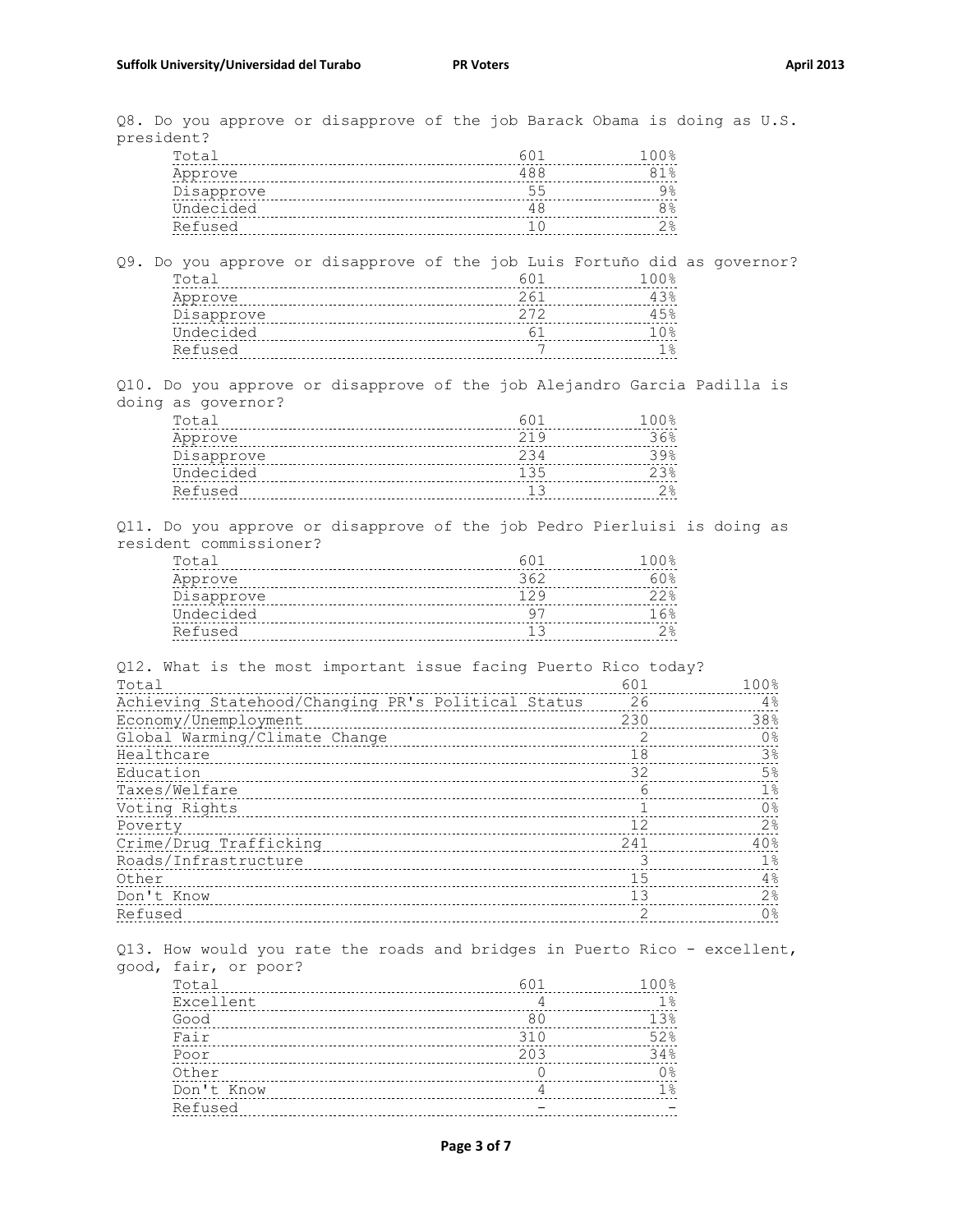Q14. How would you rate police protection and public safety in Puerto Rico excellent, good, fair, or poor?

| Total      | 601 | 100%           |
|------------|-----|----------------|
| Excellent  | 18  | 3 <sup>°</sup> |
| Good       | 158 | 26%            |
| Fair       | 323 | 54%            |
| Poor       | 96  | 16%            |
| Other      |     |                |
| Don't Know |     | 1 응            |
| Refused    |     | 0%             |

Q15. How would you rate your local public schools - excellent, good, fair, or poor?

| 601 | 100% |
|-----|------|
| 60  | 10%  |
| 146 | 24%  |
| 269 | 45%  |
| 105 | 18%  |
|     |      |
| 19  | 38   |
|     | ∩ %  |
|     |      |

Q16. What kind of health insurance do you have?

| Total                          | 601 | 100% |
|--------------------------------|-----|------|
| Private health insurance       | 312 | 51%  |
| Government health insurance    | 245 | 39%  |
| I do not have health insurance | 38  | 6%   |
| Other                          |     | 0%   |
| Don't Know                     |     | 1 ຂ  |
| Refused                        |     |      |

Q17. How would you rate the quality of the healthcare services you receive excellent, good, fair, or poor?

| Total      | 601 | 100%           |
|------------|-----|----------------|
| Excellent  | 163 | 27%            |
| Good       | 233 | 39%            |
| Fair       | 159 | 27%            |
| Poor       | 36  | 6%             |
| Other      |     | 0 <sup>°</sup> |
| Don't Know |     | $1\%$          |
| Refused    |     | 0응             |
|            |     |                |

Q18. Do you think there is a drug consumption problem in Puerto Rico – yes or no?

| Total     |     | 100%      |
|-----------|-----|-----------|
| Yes       | 589 | $98$ $%$  |
| No        |     | $\approx$ |
| Undecided |     | °         |
| Refused   |     | ) 응       |
|           |     |           |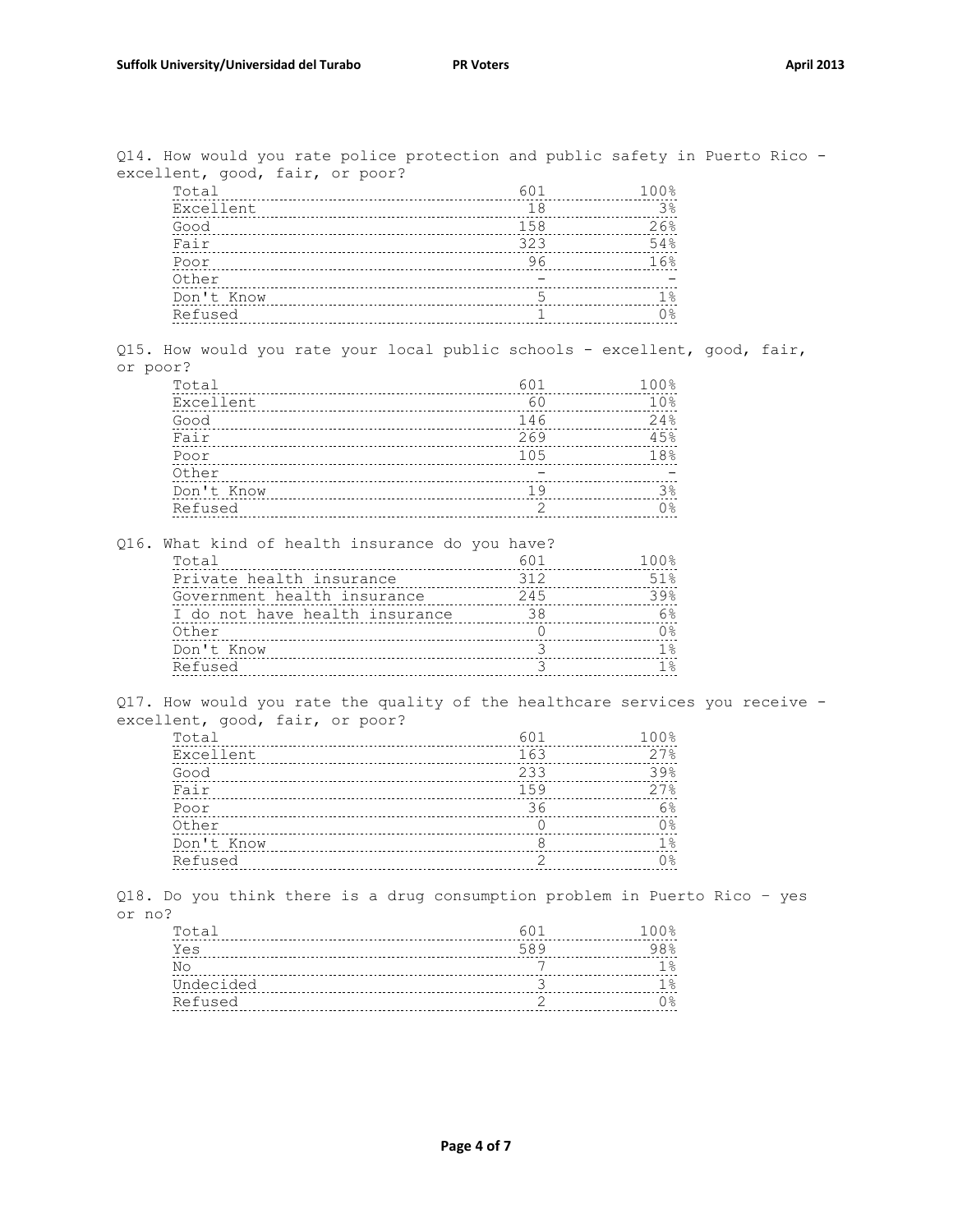Q19. Thinking about Puerto Rico's relationship with the United States, do you think that relationships should change, or should the status quo be preserved?

| Total                      | 60. | 100% |
|----------------------------|-----|------|
| Relationship should change | 337 | 56%  |
| Keep the status quo        | 220 | 37%  |
| Undecided                  |     | ନେ   |
| Refused                    |     | 2%   |
|                            |     |      |

Q20. If the United States Congress allowed the citizens of Puerto Rico to choose between independence and statehood, what would you choose?

| Total        | 1 ∩ ∩ ዱ |
|--------------|---------|
| Independence | 14응     |
| Statehood    | 7 ∩ ⊱   |
| Undecided    |         |
| Refused      |         |

Q21. Thinking about the economy, do you think the economy in Puerto Rico has improved in the last four years, has it stayed the same, or has it gotten worse?

| Total           | 601 | 100%  |
|-----------------|-----|-------|
| Improved        | 41  | 7%    |
| Stayed the same | 143 | 24%   |
| Gotten worse    | 411 | 68%   |
| Undecided       |     | $1\%$ |
| Refused         |     |       |

Q22. In the next four years, do you think the economy will improve, stay the same, or get worse?

| 601 | $100$ % |
|-----|---------|
| 163 | 27%     |
| 146 | 24%     |
| 248 | 41%     |
| 42  | 7%      |
|     | 0응      |
|     |         |

Q23. Do you support or oppose legislation that would provide more rights to LGBT (Lesbian, Gay, Bisexual or Transgender) citizens, such as marriage rights, healthcare benefits and domestic violence and hate crimes protections?

| Total     | 60i   | 100% |
|-----------|-------|------|
| Support   | 279   | 46%  |
| Oppose    | $242$ | 40%  |
| Undecided | 65    | 11%  |
| Refused   |       | 38   |
|           |       |      |

Q24. Do you support or oppose the new law which bans drivers from texting or talking on cellphones without the use of hands-free equipment while driving? Total 100% and 100% and 100% for the contract of the contract of the contract of the contract of the contract of the contract of the contract of the contract of the contract of the contract of the contract of the contract Support 504 84% Oppose 93 16% Undecided 2 0% Refused 2 0%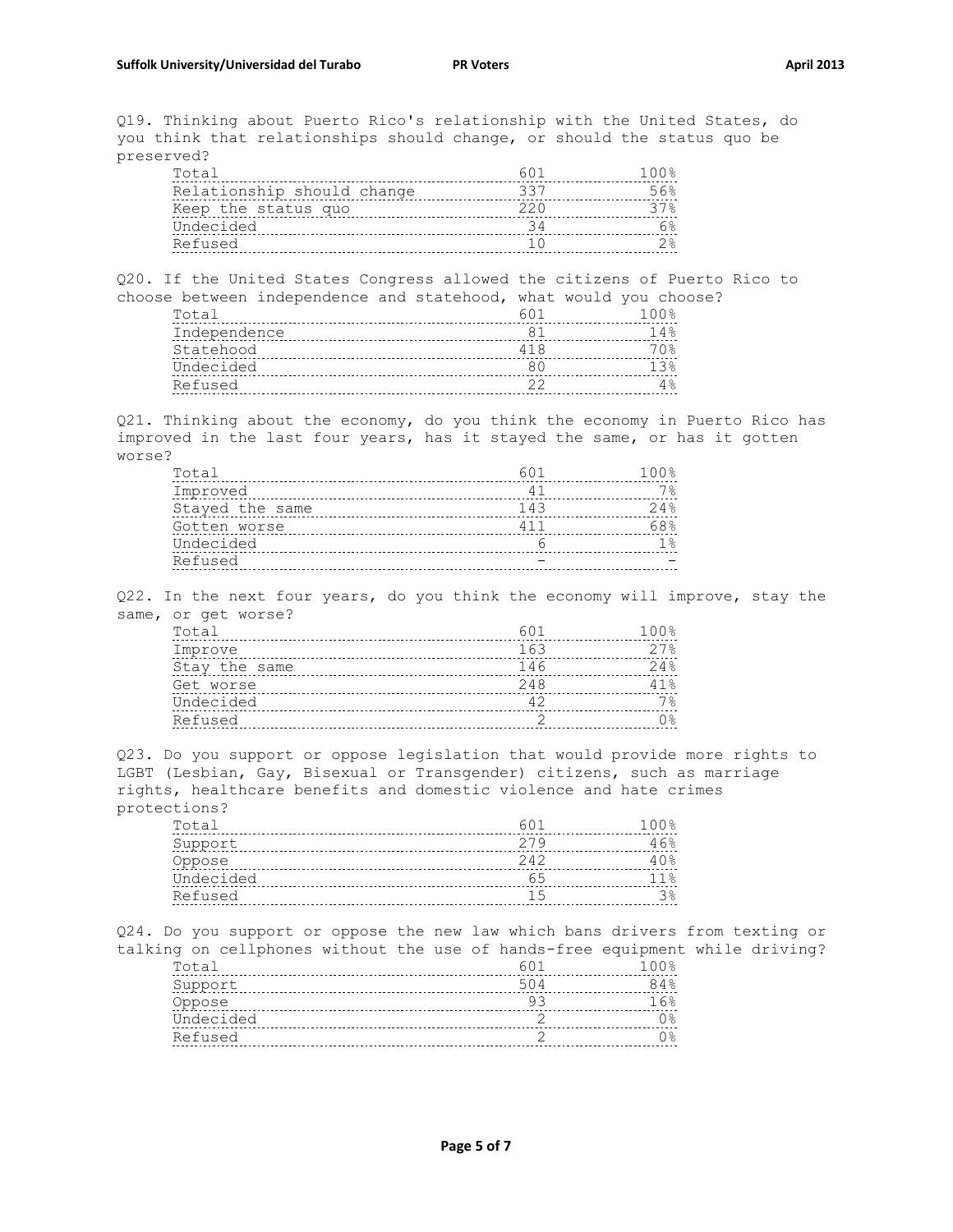Q25. Overall, which country do you feel poses the greatest threat to the United States?

| Total       | 601 | 100%           |
|-------------|-----|----------------|
| Iran        | 35  | 6%             |
| Afghanistan | 41  | 7%             |
| Syria       |     | $1\%$          |
| Eqypt       |     | 0 <sup>°</sup> |
| China       | 43  | 7%             |
| North Korea | 286 | 48%            |
| Mexico      | 4   | 1 <sup>°</sup> |
| Pakistan    | 20  | 3%             |
| Other       | 39  | 8 <sup>°</sup> |
| Undecided   | 108 | 17%            |
| Refused     |     | 3%             |

Q26. Do you believe that China poses an economic threat to the United States?

| Total     |     | 100%  |
|-----------|-----|-------|
| Yes       | 363 | 60%   |
| No        | 154 | 26%   |
| Undecided |     | 1 २ २ |
| Refused   |     |       |
|           |     |       |

Q27. Are you considering leaving Puerto Rico and moving to the United States in the near future?

| Total     |     | 100% |
|-----------|-----|------|
| Yes       | 200 | 33%  |
| No        | 379 | 63   |
| Undecided |     |      |
| Refused   |     |      |

## **The final questions will help us classify your answers with others taking the survey.**

| Q28. What is your annual household income?                      |     |                     |
|-----------------------------------------------------------------|-----|---------------------|
| Total                                                           | 601 | 100%                |
| Under \$15,000 per year                                         | 266 | 44%                 |
| Under \$30,000 per year                                         | 149 | 25%                 |
| Under \$50,000 per year                                         | 77  | 13%                 |
| Under \$75,000 per year                                         | 30  | 5 <sup>°</sup>      |
| Under \$100,000 per year                                        | 12  | 2 <sup>°</sup>      |
| Over \$100,000 per year                                         | 21  | 4%                  |
| Undecided                                                       | 30  | 5 <sup>°</sup>      |
| Refused                                                         | 16  | 3 <sup>°</sup>      |
|                                                                 |     |                     |
| Q29. What is the highest level of education you have completed? |     |                     |
| Total                                                           | 601 | $100$ $\frac{1}{2}$ |

| High School Diploma or GED (or less) | 221 |       |
|--------------------------------------|-----|-------|
| Associates or Bachelor's Degree      | 296 |       |
| Master's Degree or Higher            |     | 1 3 % |
| Undecided                            |     |       |
| Refused                              |     |       |